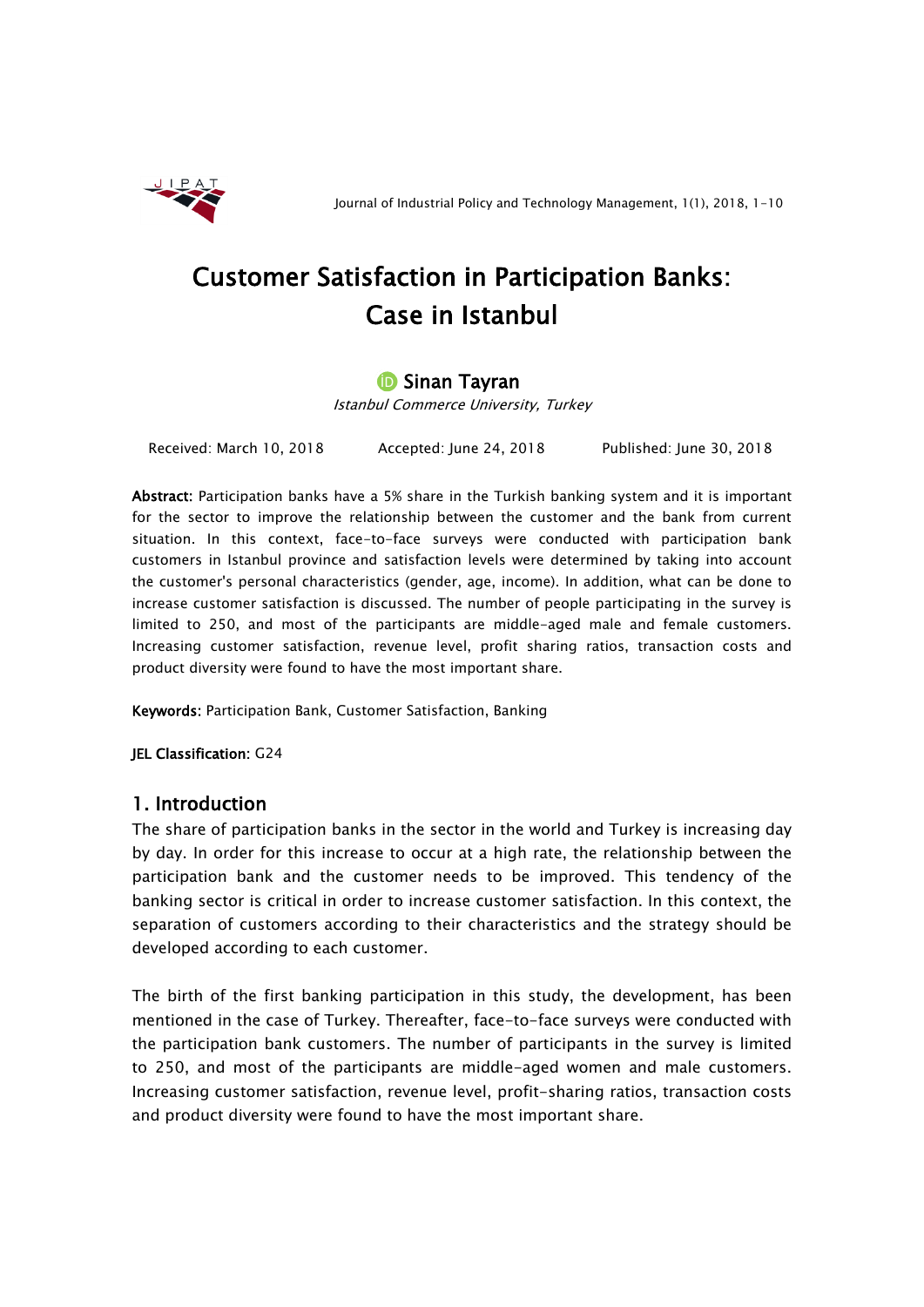## 2. Development of Participation Banking System

The first application of interest-free banking as a financing institution in the world has emerged as a result of a trial developed as a new method against the nationalization trend of all banks during the period of President Gamal Abdul Nasser in the town of Mit Gamr in the Arab Republic of Egypt. It is an academic debate in our time to give the name of the bank to this organization, which meets the agricultural and commercial needs of Fellah (Egyptian Peasant), and which is based on the philosophy of mutual bail, while working in a unique model of mixture of Venture-Capital and money. The model is based on both banking and trading partnerships (profit and loss partnership), as well as insurance and "barter", "leasing" and so on. sub-financing methods are put together and under the same roof, at the same time, the system is a unique mode (Url-1, 2018).

## 2.1. Development of Islamic Banking in Turkey

In Turkey, the Undersecretariat of Treasury and Foreign Trade on February 25, 1984 March 21, 1984 to the notification prepared by the Central Bank of the Republic of Turkey in the first phase of this system is organized. Subsequently, the sub-structure of the participation banking was created as a result of the regulations (Türkiye Katılım Bankaları Birliği, 2018).

A segment of the population in Turkey and the world, does not want to earn returns from interest income. For this reason, funds that do not go to the classical bank are idle. This is a trade-off between general economy and savings. Participation banks have been established as an innovation in the financial sector in order to earn economies of funds that do not go to the classical bank due to interest sensitivity and to assist the safekeeping and saving of the funds of the savings owners and to attract unused funds through alternative investment areas (Türkiye Katılım Bankaları Birliği, 2018). 60-year interest-free banking in the World, has a 30 year history in Turkey. Today, interest-free banking is an important financial instrument and has a presumption that can not be ignored.

Methods of funding in interest-free banking; As Arabic, Islamic and old sayings; Murabaha (an old saying in Turkish which has a meaning of: Financial trading), Mushareke (also an old saying in Turkish, partnership in capital partnership, partnership on both sides of the capital), Exception Credit (Used in places requiring construction phase, product building materials are also supplied by the contractor), murabaha card, mudarebe (labor- , salem (purchases of cash and cash), interest free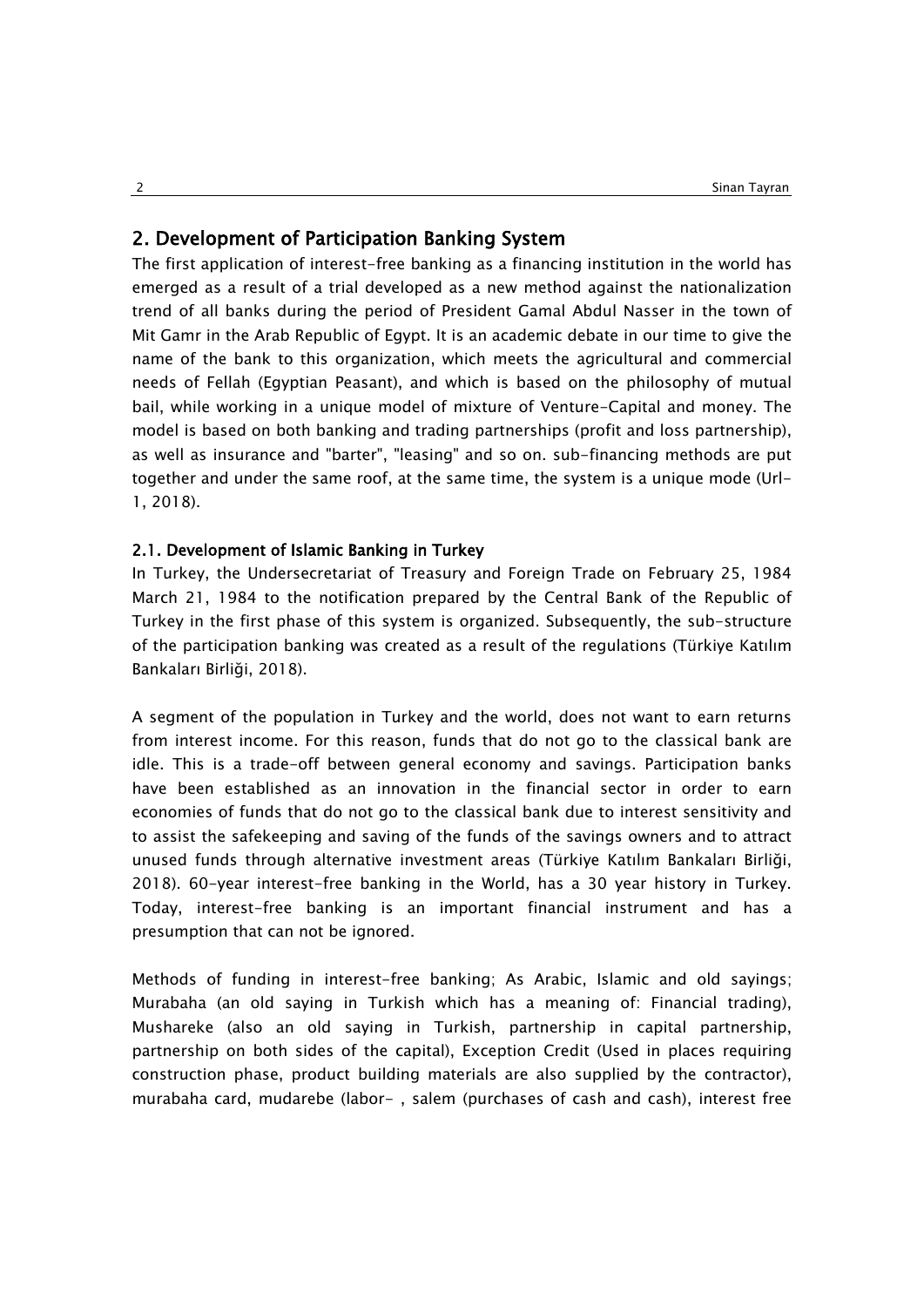BES, sukuk (interest-free bond), karz-ı hasen (nice debt, interest free loan), tekafül (participation insurance) (Keskin et al., 2008).

The most important reason why participation banks or interest-free banking are requested is interest sensitivity in Islamic religion. The tentative point here is that no matter what the money is invested in, the fund guarantees that the bank (the bank) will pay more in a certain way, whether it hurts or not. The profit that can be earned in this way is not acceptable according to Islamic religion because one side causes increase in assets and the other side causes decrease in assets. Those who attach importance to this sensitivity are willing to participate in the banking transactions with participation banks in the name of profit and loss partnership by participating in a real commercial trade with their savings and without any guaranteed amount of repayment (interest) but with profitable profit (Keskin et al., 2008).

#### 2.2. Differences between Profit Share and Interest

The profit share is determined at the end of the maturity, but it does not even last until the day before. Interest is determined at the beginning of the vanguard. The profit share to be paid is paid from the profit that is generated as a result of using the funds collected in the pool. Interest is paid from the proceeds from the various sources of the banks, especially from the loan interest rates. There is a parallel between the profit share from the financing and the profit share paid to the savings owners. There is no strong relationship between interest paid on deposits and interest on interest. The profit share to be paid to the client depends on the profit from the funds used by the bank. If the bank makes little profit, the customer also receives little profit. If it makes a lot of profit, the customer gets a profit share from it. If it hurts, the customer will have to endure the harm. Interest does not depend on the bank's profit. Even if the bank makes little profit, it makes a lot of profits or damages, but the interest to be paid to the customer is calculated from the beginning rate and this rate does not change until the end of the maturity.

On the other hand, profit share is not a loan for a cash loan, but rather a purchase or sale of a good or service or a partnership. Interest is a surplus in the banking that is absolutely against a debt relationship (Türkiye Katılım Bankaları Birliği, 2016). The major financial size of participation banks in Turkey are given in Table 1. When we look at the table, we have made a positive improvement in the net profit side, especially about twice the rate of the active exchange rate according to December 2016 December 2017. In the other ratios, a significant increase has been achieved and at least change has occurred in the number of personnel.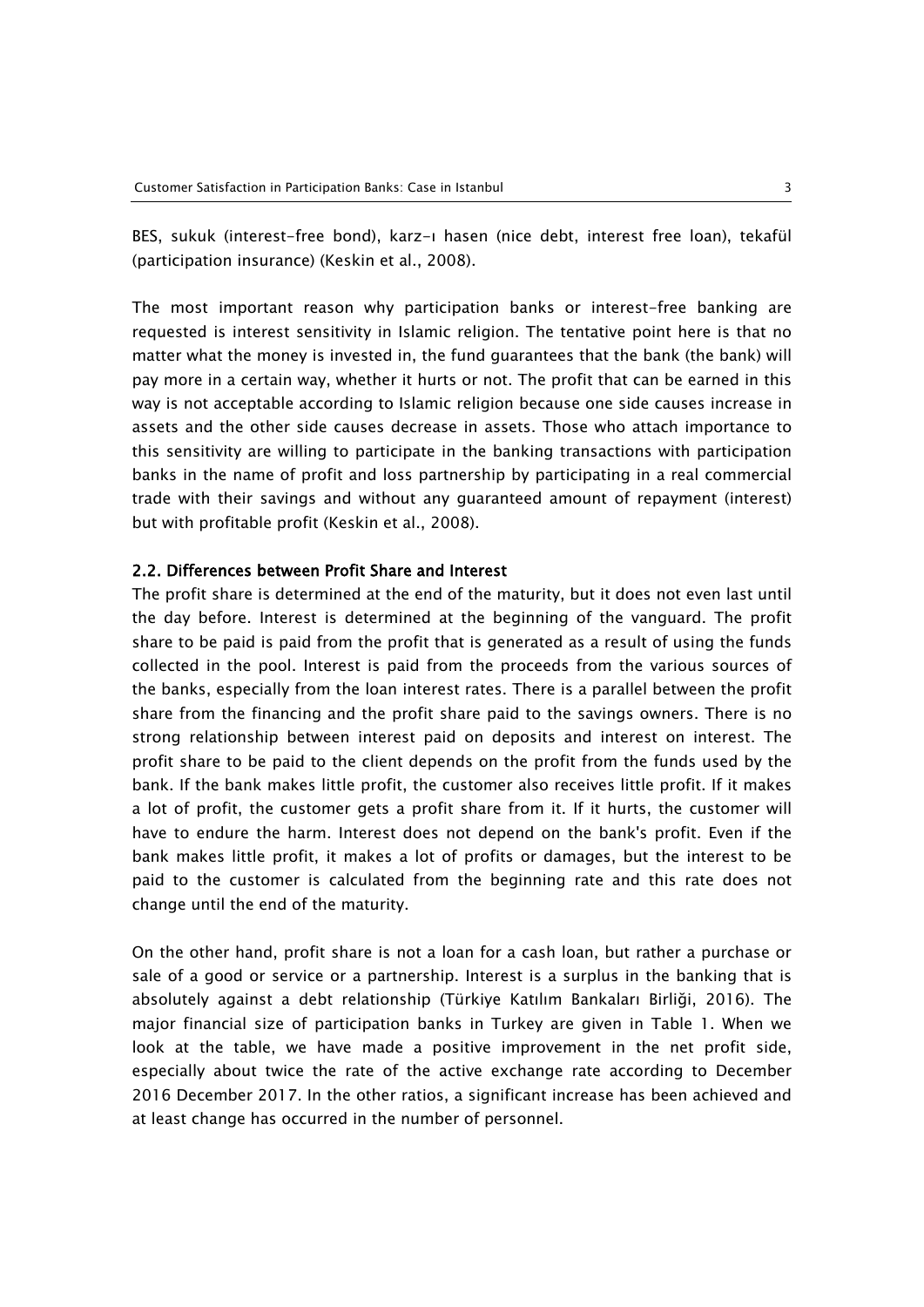| Table 1. Major Financial Sizes of Participation Banks (Million TL) |             |             |                         |  |  |
|--------------------------------------------------------------------|-------------|-------------|-------------------------|--|--|
| <b>Financial Accounts</b>                                          | December 16 | December.17 | 2017-2016 (Change in %) |  |  |
| <b>Total Active</b>                                                | 132.874     | 160.136     | 21%                     |  |  |
| Capital                                                            | 11.494      | 13.645      | 19%                     |  |  |
| Net Profit                                                         | 1.106       | 1.583       | 43%                     |  |  |
| Number of Personnel                                                | 14.465      | 15.029      | 4%                      |  |  |
| Number of Branch                                                   | 959         | 1.032       | 8%                      |  |  |

Source: Türkiye Katılım Bankaları Birliği, Katılım Finans Dergisi, Year 2, Issue 6, March-April 2018, p.18.

The distribution of the banks in the Turkish banking sector is given in Table 2. The number of participation banks is 5. Two are public banks and the remaining three are foreign-owned participation banks.

| Table 2. Distribution of Banks in Turkish Banking Sector |                        |                       |  |  |
|----------------------------------------------------------|------------------------|-----------------------|--|--|
| <b>Bank Type</b>                                         | <b>Number of Banks</b> | % Share in the Sector |  |  |
| Deposit Banks                                            | 34                     | 65                    |  |  |
| Development and Investment Banks                         | 13                     | 25                    |  |  |
| Participation Banks                                      |                        | 10                    |  |  |
| Total                                                    | 52                     | 100                   |  |  |

Source: Türkiye Katılım Bankaları Birliği, 2016: 26.

The share of participation banks in the sector is given in Table 3. The share of the participation banks in the sector is as follows and the changes between the end of 2017 and February 2018 are shared and it will be more accurate to compare with the end of year figures.

| Table 3. Share of Participation Banks in the Sector |               |      |  |
|-----------------------------------------------------|---------------|------|--|
|                                                     | 2018/February | 2017 |  |
| Within the Fond                                     | 6,1%          | 6,1% |  |
| Used In Fond                                        | 5,0%          | 5,0% |  |
| Within the Active                                   | 4.9%          | 4,9% |  |
| Within the Capital                                  | 3,6%          | 3,8% |  |
| Within the Net Profit                               | 0.1%          | 1.8% |  |

Source: Participation Banks Association of Turkey, Comparative Tables

## 3. Customer Satisfaction Surveys and Literature

There are many studies that determine the perception of participation banking in the sector through questionnaires. For example; the name of the work that financial consumers make to determine the factors affecting the use of participation banking is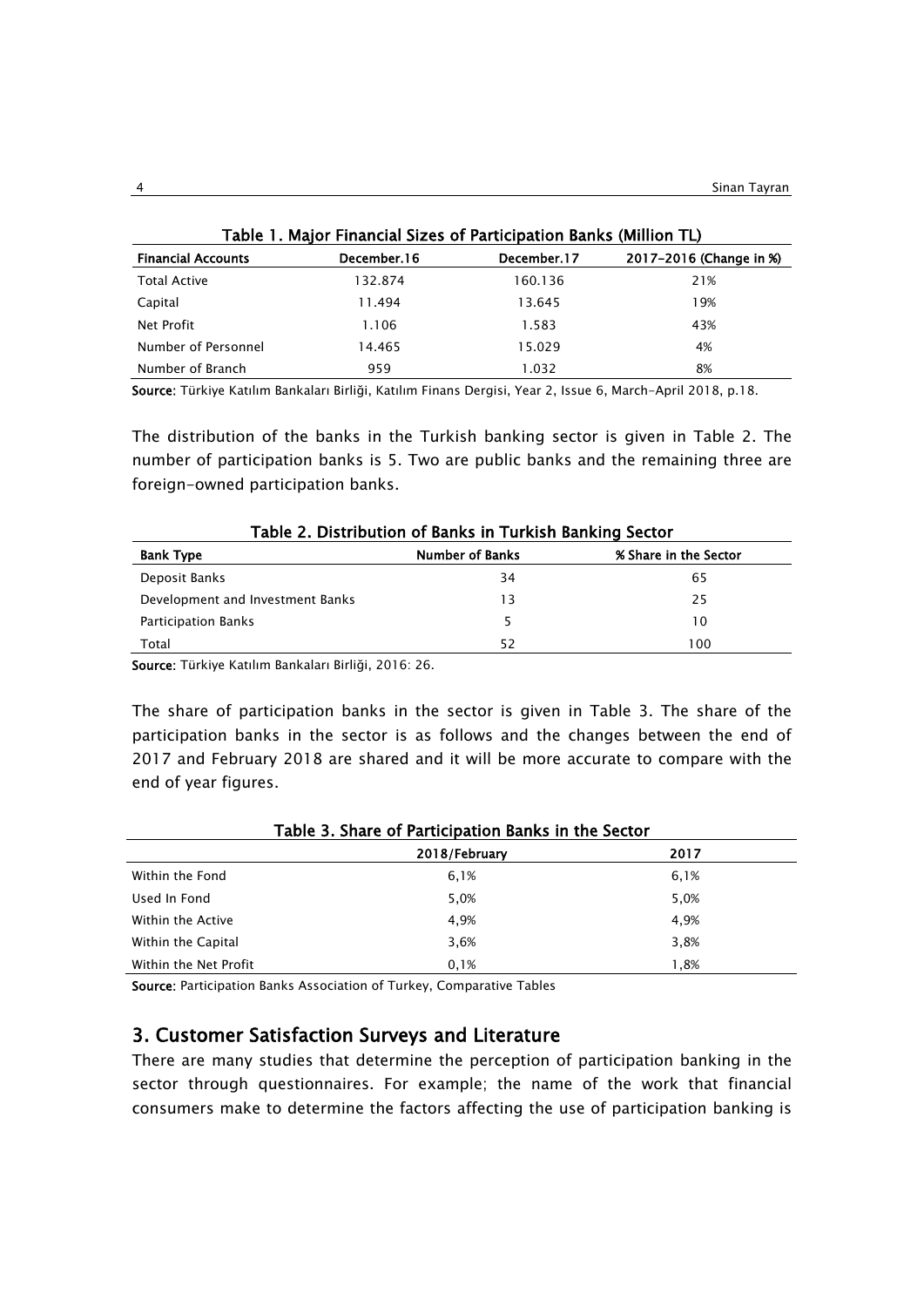'Interest-Free Finance Participation Model'. This questionnaire was applied to employees working in 708 academic staff in universities in Turkey with survey data were obtained. Four hypotheses have been developed in the model. According to this model; perceived service quality, perceived sensitivity, perceived awareness, perceived transparency and reliability were investigated on the sensitivity of the customer in using participation banking. As a result of the statistical analysis, it was determined that the perceived quality of service is the biggest influence of financial consumers in adopting participation banking practices. The second most important factor in adopting participation banking of financial consumers is perceived transparency and reliability. The third most important factor is awareness. Religious sensitivities have the lowest impact on factors affecting the use of participation banking (Yıldırım, İ. ve Çakar, R., 2016).

With the research conducted in 2015, it was sought to find out how the participation banks' services, especially the demographic characteristics of the participants, were found adequate, and the reasons why the participation banks preferred and the participation banks changed in the banking system. In their study, participation banks measured the perceptions of their customers and non-customers about participatory banking. The participation banks of the customers have chosen to make transactions in a short time, to be reliable, to be of good quality and not expensive, to be religious and courteous and courteous, and to prefer these banks to invest or to make transactions with these banks. Individuals who do not prefer participation banking think that participation banking is not different from commercial banks (Gençtürk, & Çobankaya, 2015).

In another research, it was tried to determine the current and potential bank customers' customer perception questionnaire for Islamic banking activities. According to the results of the survey, significant differences were found among the answers given to all the questions by participants who did not and did not want to work with an Islamic bank. Islamic banking activities, which are regarded as an alternative to the traditional banking system, are not well known by the customers and that the Islamic financial perception of potential bank customers is very weak (Toroman, Ata, & Buğan, 2015).

Drawing attention to the increased share of the growing banking markets of participation banking cause of the participation banking in Turkey in studies aiming to be preferred, Bolu were asked using their clients preferred because the survey technique of three participation banks for reasons affecting the preference of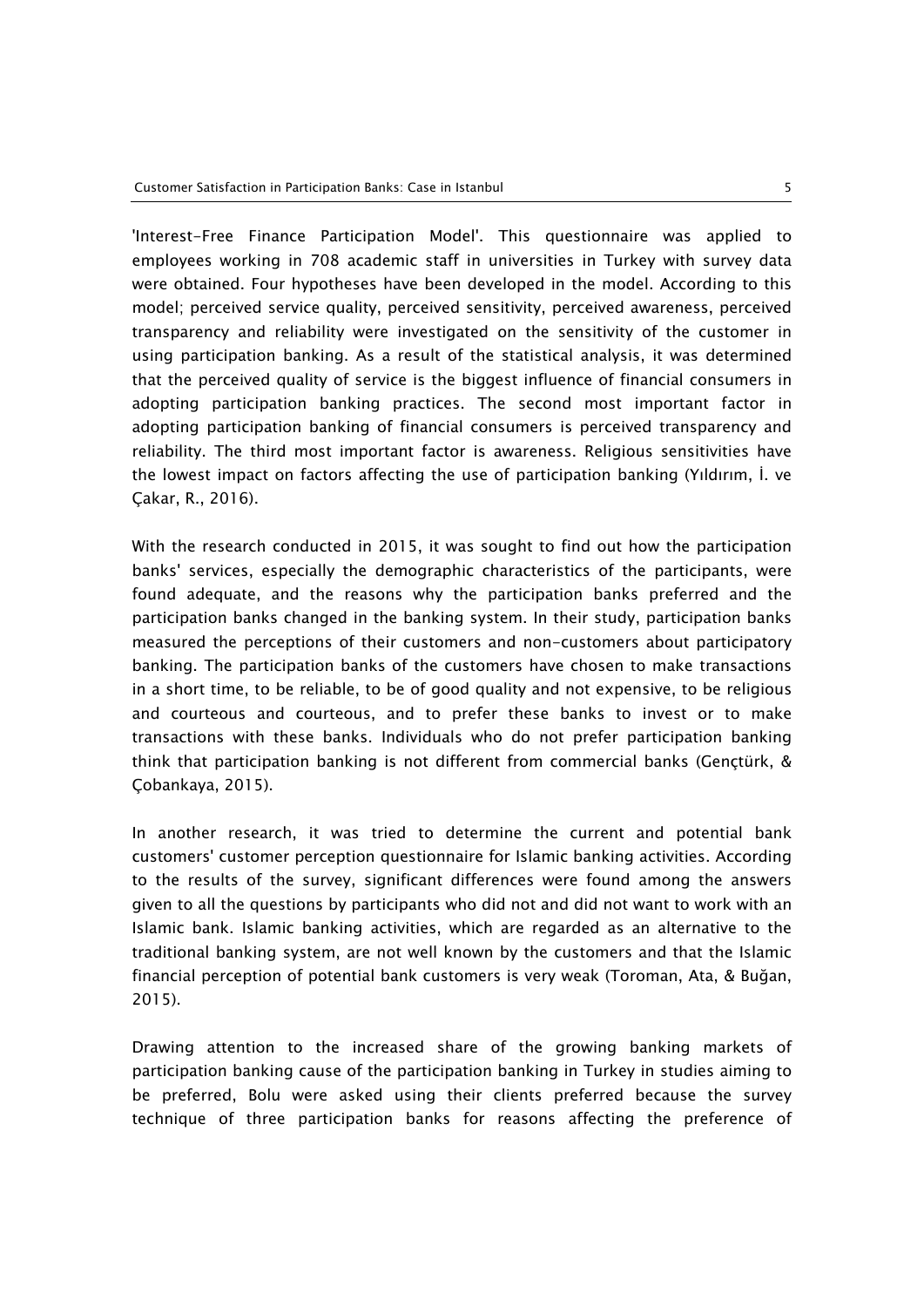participation banks participants are listed as to the most insignificant of the most important " Service Quality "," Relations with Branch Personnel "," Religious Sensitivities "," Friend and Relative Environment Minimal Impact "," Service Variety "," Banking Prestige and Profit Share "," Attractive Payment Facilities " (Özsoy, Görmez, Mekik, 2013).

In the satisfaction survey of 500 participant banks in Eskişehir, the first three orders were "Relatives and Friends", "Fast and Flexible Solutions" and "Staff Consultancy on Investment". Religious reasons are in the fourth place. "Internet banking quality" and "low-return participation accounts" are services that the participants of the participation bank are not satisfied with. In the course of these findings, it has been suggested that banks should have close relationships with customers and be customer-focused (Kaytancı, Ergeç & Toprak, 2013).

The criteria of interest-free banking has investigated in Jordan. In order according to importance degree; the price of the products, the Islamic image is in the top three ranks. Islamic banking has not been preferred due to religious reasons. In order, the position of the interest-free bank, the degree of closeness to the home or the place of business was in the last three ranks. The present and the potential needs and needs of the customers have been determined by Islamic banks and the banking products have to be developed. (Ramadan, 2013).

In Pakistan, the level of satisfaction and awareness of interest-free bank customers according to their demographic characteristics (such as age and income level) has been analyzed. In Pakistan, it has been determined that the education of the customer portfolio of participation banking is high and it is middle income in the age range of 21-40 years. It has been found that the ratio of these customers working with other interest banks is 67%. In the survey, it was observed that most of the customers preferred interest-free banks because of Islamic reasons. Apart from this factor, the efficiency and speed of banking transactions, the trusting of the customers and the flexibility of working hours are important. According to these findings, the participation banks reached the discovery that the customers were satisfied using interest-free banking products such as the participation account but were not aware of other participation bank products (Khattak, & Kashif, 2010).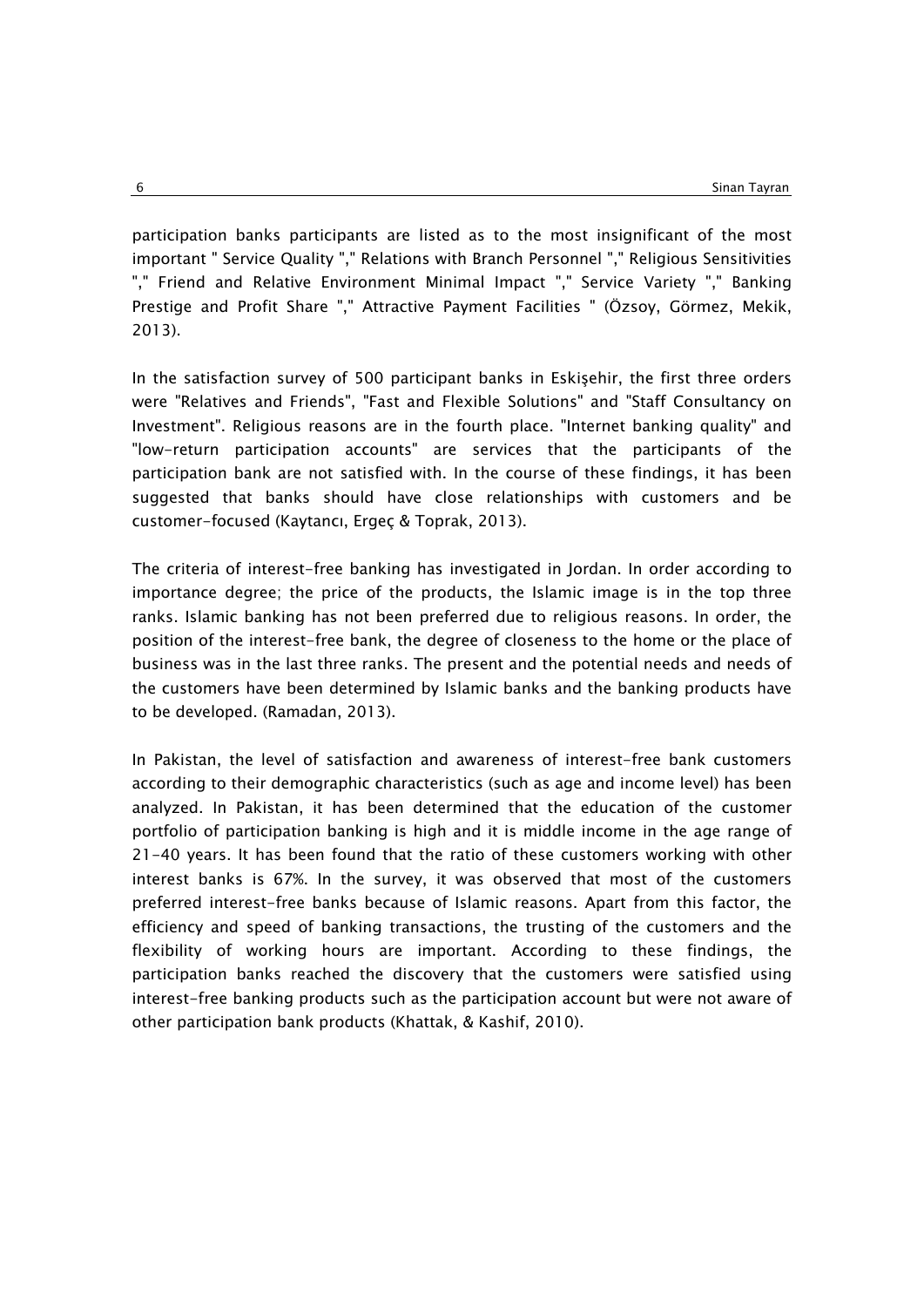### 4. Case Study as a Survey

Surveys were conducted face-to-face with the participants from the participation banks on February 2018 in Istanbul provinces Bahçelievler, Bağcılar and Bakırköy.

|                | Table 4. Demographic Characteristics of Survey Farticipants<br>Group | Survant        | Percentage, %  |
|----------------|----------------------------------------------------------------------|----------------|----------------|
|                | Woman                                                                | 110            | 44             |
| Sex            | Man                                                                  | 140            | 56             |
|                | $16 - 21$                                                            | 9              | $\overline{4}$ |
|                | $22 - 27$                                                            | 9              | $\overline{4}$ |
|                | $28 - 33$                                                            | 15             | 6              |
|                | $34 - 39$                                                            | 85             | 34             |
| Age            | $40 - 45$                                                            | 8              | 3              |
|                | $46 - 51$                                                            | 117            | 46             |
|                | $52 - 57$                                                            | 5              | $\overline{2}$ |
|                | $58 +$                                                               | $\overline{2}$ | $\mathbf{1}$   |
| Education      | Under High School                                                    | 115            | 46             |
|                | High School                                                          | 28             | 11             |
|                | Vocationak Sch.                                                      | 13             | 5              |
|                | Licence                                                              | 88             | 35             |
|                | Master                                                               | 5              | $\overline{2}$ |
|                | PhD                                                                  | 1              | $\mathbf{1}$   |
|                | $<$ l $500$                                                          | $\overline{7}$ | 3              |
| Montly Earning | 1500-3000                                                            | 218            | 87             |
|                | 3000-4500                                                            | $18\,$         | $\overline{7}$ |
|                | $4500+$                                                              | $\overline{7}$ | 3              |
|                | Government                                                           | 40             | 16             |
| Sector         | Private                                                              | 210            | 84             |

Table 4. Demographic Characteristics of Survey Participants

Because of the questioner and time constraint, the number of the questionnaires is limited to 250 people. Participants in the survey first evaluated their demographics and are shown in Table 4, above.

The rates of men and women participating in the survey are close to each other. The most common age range is middle-aged persons (83%) between 34-51 years. At the level of education, primary school graduates are the first and secondary graduates are the second. In the monthly income, the range of 1500-3000 covers 87% of the total of the questionnaires. Finally, it is seen that the employees of the private sector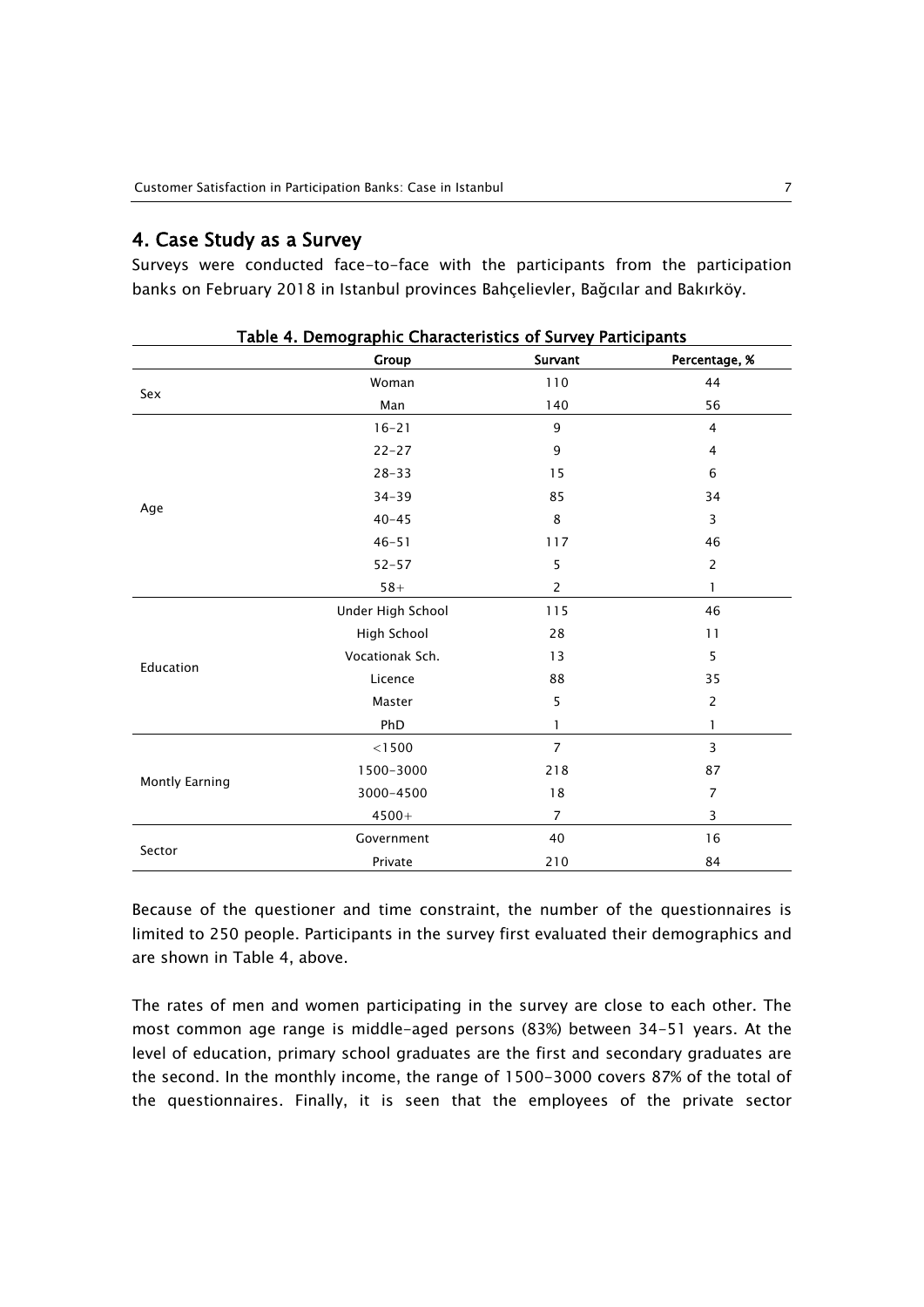constitute the largest slice with an 84% share in the evaluation made on the basis of the working sector.

Secondly, questions about bank satisfaction were asked to respondents and the distributions are shown in Table 5.

| rabic 9: Demographic enaracteristics or survey rarticipants<br><b>Questions</b>                    | Group        | Number of<br><b>Answers</b>                            | Percentage, %  |
|----------------------------------------------------------------------------------------------------|--------------|--------------------------------------------------------|----------------|
|                                                                                                    | Yes          | 117                                                    | 47             |
| Do you find the costs of the services generally                                                    | <b>No</b>    | 39                                                     | 16             |
| acceptable?                                                                                        | I Don't Know | 94                                                     | 37             |
|                                                                                                    | Yes          | 31                                                     | 12             |
| Do you find the profit share amounts distributed                                                   | <b>No</b>    | 34                                                     | 14             |
| enough?                                                                                            | I Don't Know | 185                                                    | 74             |
|                                                                                                    | Yes          | 102                                                    | 41             |
| Do you think the opportunities offered for Umrah<br>and pilgrimage trips are sufficient?           | <b>No</b>    | 11                                                     | $\overline{4}$ |
|                                                                                                    | I Don't Know | 137                                                    | 55             |
|                                                                                                    | Yes          | 16                                                     | 6              |
| Do you think the financial product variety is<br>sufficient?                                       | No           | 95                                                     | 38             |
|                                                                                                    | I Don't Know | 139<br>124<br>98<br>28<br>127<br>92<br>31<br>97<br>153 | 56             |
|                                                                                                    | Yes          |                                                        | 50             |
| Do financial products meet your needs?                                                             | No           |                                                        | 39             |
|                                                                                                    | I Don't Know |                                                        | 11             |
|                                                                                                    | Yes          |                                                        | 51             |
| Are you satisfied with the services that the<br>portfolio officer has presented to you in general? | <b>No</b>    |                                                        | 37             |
|                                                                                                    | I Don't Know |                                                        | 12             |
| Do your portfolio authorities in the participating                                                 | Yes          |                                                        | 39             |
| banks regularly meet with you?                                                                     | No           |                                                        | 61             |

Table 5. Demographic Characteristics of Survey Participants

Surveys were examined and the effect of customer revenues on bank satisfaction was examined. The proportion of respondents who are satisfied with the services of participation banks is 48%. When this income-based ratio is examined, the highest bank satisfaction is seen as 66% in the income range of 3000-4500 TL. In the case of the highest-income customers (4500 + TL), the satisfaction rate is 60%, which is thought to be due to the high expectation thresholds of high-income customers. Among other income groups, the bank satisfaction was calculated as 47% and the lowest income customers (1500 TL <) as 13%. In this context, bank satisfaction is influenced by customer level of income.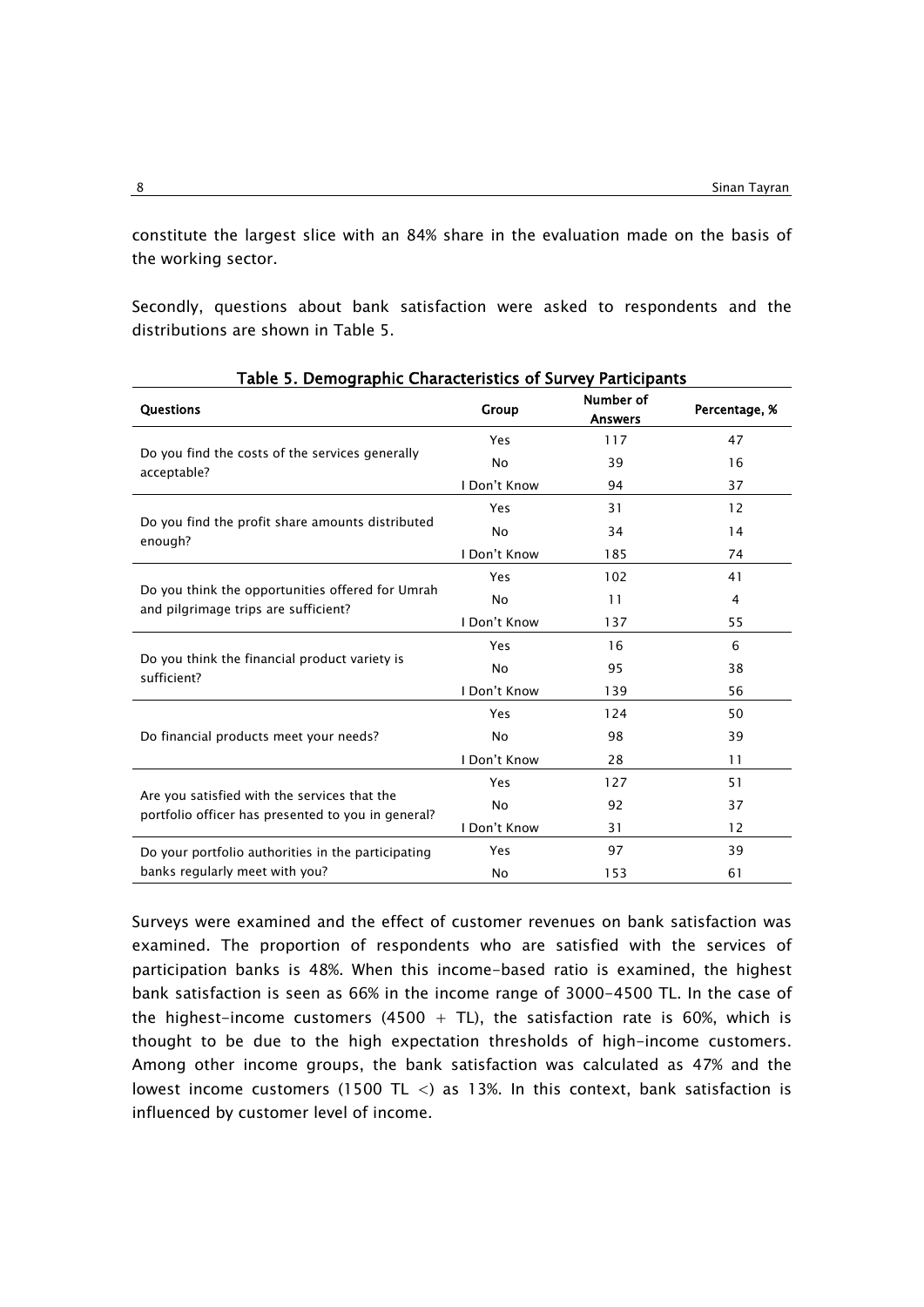Participation bank customers were asked about the profit sharing amounts and their effect on bank satisfaction was examined. For those customers who find the profit sharing amounts satisfactory, the proportion of those who are satisfied with the bank services is high and the rate of those who are not satisfied with the profit sharing amounts is 77%. In customers who do not express their opinions about profit sharing amounts (I do not know), the results of bank satisfaction are balanced and the rates of dissatisfied customers are closer to each other. Accordingly, the adequacy of the profit sharing amounts is affected by the bank satisfaction.

The relationship between the costs of bank services and bank satisfaction in participant banks has been examined. The proportion of those who are satisfied with the costs of the bank services is high and the rate of those who are not satisfied with the costs of the bank services is 74%. This clearly shows the effect of the suitability of bank services costs on bank satisfaction.

The effect of the financial product variety on bank satisfaction has been researched in the participation bank customers. Customers who find financial product diversity satisfactory have a high percentage of satisfied customers and those who are not satisfied with the diversity of financial products are found to be highly dissatisfied. As a result, the adequacy of financial product diversity is important in bank satisfaction.

## 5. Conclusion

Although participation banking in Turkey has a very long history, a cultural proximity mavcuttur. As a social phenomenon, customer satisfaction in participation banking is a very important management function parameter. Satisfaction level is the outcome of this function. The study focuses on customer satisfaction.

When the position in the sector of participation banks in Turkey is considered, increasing the satisfaction of its customers is obvious the market share of banks will be increased. This study is designed to help determine the management strategies to be created for this purpose. As a result, it has been emphasized that the bank approach can be updated according to customer revenues and profit sharing, transaction costs and product diversity issues should be emphasized in the sector.